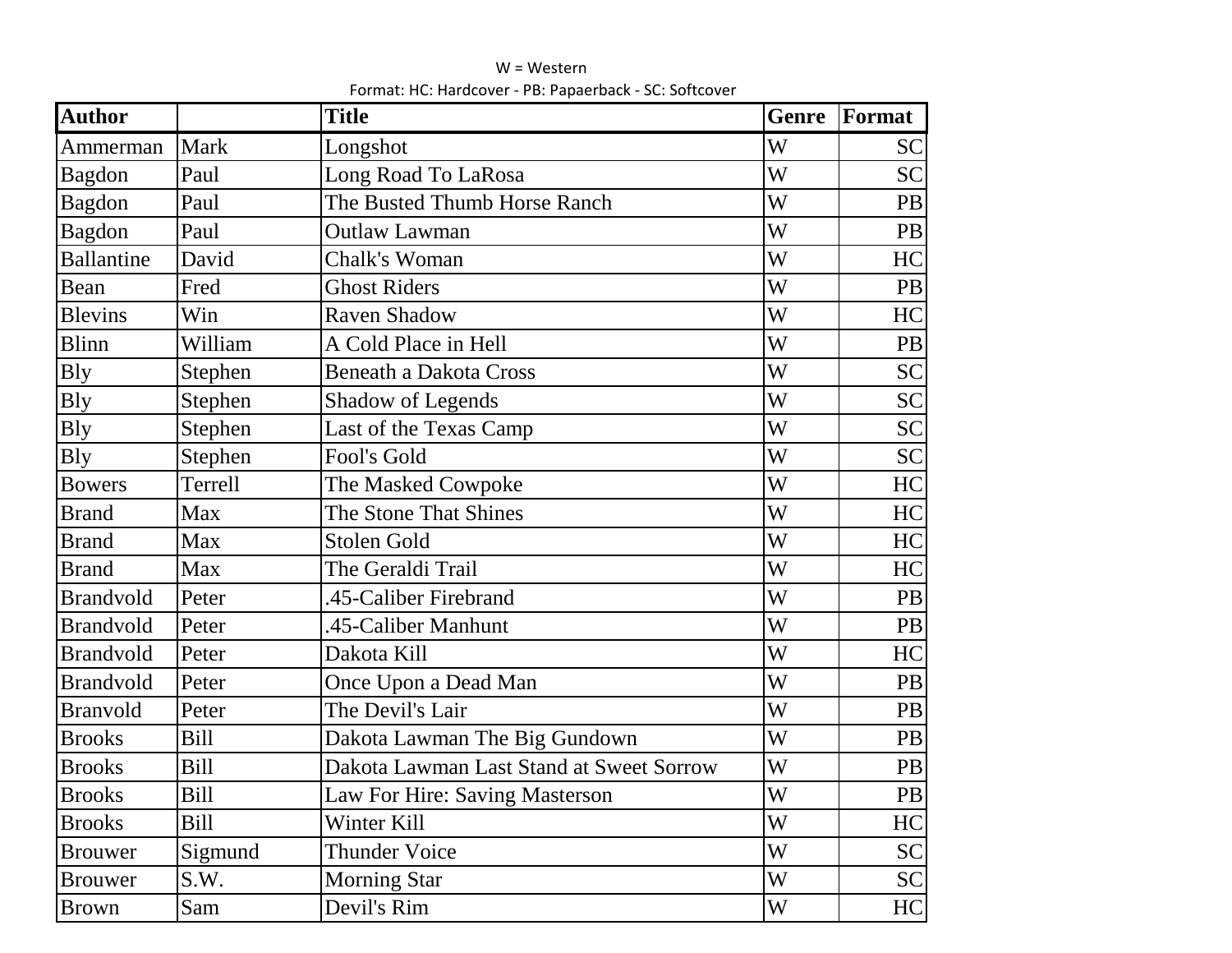| Coldsmith | Don         | Child of the Dead                   | W | HC        |
|-----------|-------------|-------------------------------------|---|-----------|
| Coldsmith | Don         | Track of the Bear                   | W | <b>PB</b> |
| Coleman   | Jane Candia | Moving On                           | W | HC        |
| Compton   | Ralph       | Devil's Canyon                      | W | <b>PB</b> |
| Compton   | Ralph       | For the Brand                       | W | <b>PB</b> |
| Compton   | Ralph       | Riders of Judgment                  | W | PB        |
| Compton   | Ralph       | Shadow of the Gun                   | W | PB        |
| Compton   | Ralph       | The Winchester Run                  | W | PB        |
| Conwell   | Kent        | Chimney of Gold                     | W | PB        |
| Cotton    | Ralph       | <b>Webb's Posse</b>                 | W | <b>PB</b> |
| Curtis    | <b>Jack</b> | No Mercy                            | W | HC        |
| Edgerton  | Clyde       | Redeye                              | W | HC        |
| Eickhoff  | Randy Lee   | And Not to Yield                    | W | HC        |
| Estleman  | Loren D.    | Port Hazard                         | W | HC        |
| Estleman  | Loren D.    | <b>White Desert</b>                 | W | HC        |
| Estleman  | Loren D.    | The Adventures of Johnny Vermillion | W | HC        |
| Estleman  | Loren D.    | The Branch and the Scaffold         | W | HC        |
| Estleman  | Loren D.    | The Book of Murdock                 | W | HC        |
| Farrell   | Cliff       | <b>Desperate Journey</b>            | W | HC        |
| Fenady    | Andrew J.   | There Came a Stranger               | W | HC        |
| Gorman    | Ed          | <b>Ghost Town</b>                   | W | PB        |
| Gorman    | Ed          | For the Brand                       | W | PB        |
| Gorman    | Ed          | Vendetta                            | W | <b>PB</b> |
| Grove     | Fred        | Into the Far Mountains              | W | HC        |
| Haseloff  | Cynthia     | The Kiowa Verdict                   | W | HC        |
| Hawkins   | Doug        | <b>Blood Rendezvous</b>             | W | PB        |
| Hirt      | Douglas     | Deadwood                            | W | PB        |
| Hirt      | Douglas     | The Wrong Man                       | W | PB        |
| Hogan     | Ray         | Stonebreaker's Ridge                | W | HC        |
| Howard    | Robert E.   | The End of the Trail                | W | <b>SC</b> |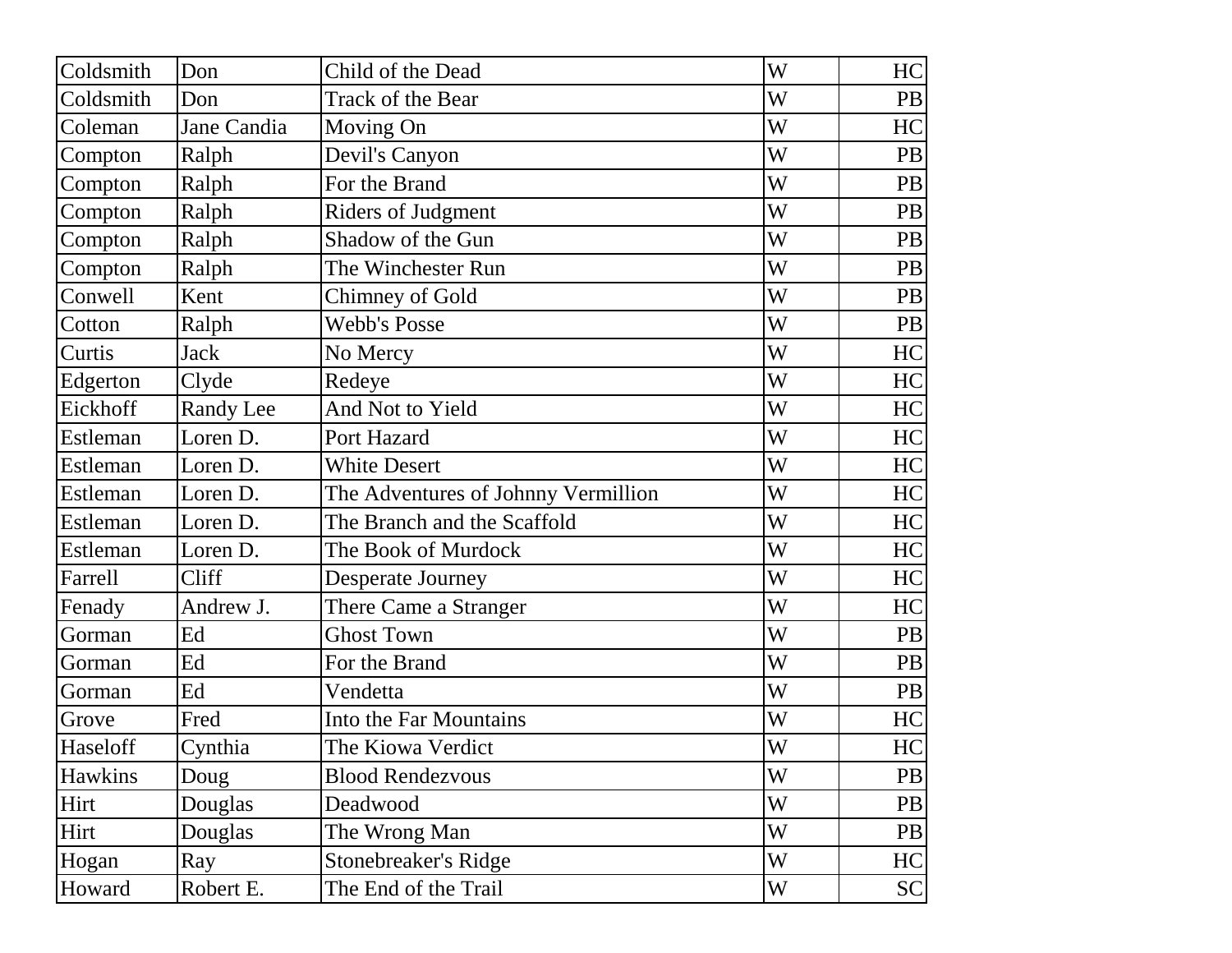| Jones          | Douglas C. | The Savage Race                       | W | HC        |
|----------------|------------|---------------------------------------|---|-----------|
| Jones          | Robert E.  | Deadville                             | W | HC        |
| Jordon         | Robert     | <b>Cheyenne Raiders</b>               | W | HC        |
| Kammen         | Robert     | The Jinglebob Man                     | W | <b>PB</b> |
| Kelton         | Elmer      | <b>Lone Star Rising</b>               | W | HC        |
| Kelton         | Elmer      | Ranger's Law                          | W | HC        |
| Lacy           | Al         | <b>Blizzard</b>                       | W | <b>SC</b> |
| Lacy           | Al         | Tears of the Sun                      | W | <b>SC</b> |
| Lacy           | Al         | Circle of Fire                        | W | <b>SC</b> |
| Lacy           | Al         | Legacy                                | W | <b>SC</b> |
| Lacy           | Al         | <b>Silent Abduction</b>               | W | <b>SC</b> |
| Leonard        | Elmore     | Western Roundup #1                    | W | <b>SC</b> |
| Leonard        | Elmore     | Western Roundup #2                    | W | <b>SC</b> |
| Leonard        | Elmore     | Western Roundup #3                    | W | <b>SC</b> |
| Lodge          | Stephen    | <b>Charley Sunday's Texas Outfit!</b> | W | <b>SC</b> |
| McGuire        | Tim        | Nobility                              | W | <b>PB</b> |
| McGuire        | Tim        | The Law of the Barbary Coast          | W | <b>PB</b> |
| McGuire        | Tim        | <b>Texas Pride</b>                    | W | <b>PB</b> |
| Moore          | John L.    | The Limits of Mercy                   | W | <b>SC</b> |
| Morris         | Alan       | <b>Tracks of Deceit</b>               | W | <b>SC</b> |
| Mulford        | Clarence   | <b>Hopalong Cassidy</b>               | W | <b>PB</b> |
| Munn           | Vella      | <b>Cheyenne Summer</b>                | W | HC        |
| <b>Murray</b>  | Earl       | <b>Blood and Bitter Wind</b>          | W | HC        |
| Nesbitt        | John D.    | <b>Black Hat Butte</b>                | W | <b>PB</b> |
| <b>Nesbitt</b> | John D     | Not a Rustler                         | W | PB        |
| <b>Nesbitt</b> | John D.    | Rancho Alegre                         | W | <b>PB</b> |
| Nicholson      | Thom       | Ride the Red Sun Down                 | W | <b>PB</b> |
| <b>Norris</b>  | Chuck      | All the Long Years                    | W | HC        |
| O'Brien        | Dan        | The Indian Agent                      | W | <b>PB</b> |
| Overholser     | Wayne D.   | <b>Bitter Wind</b>                    | W | <b>PB</b> |